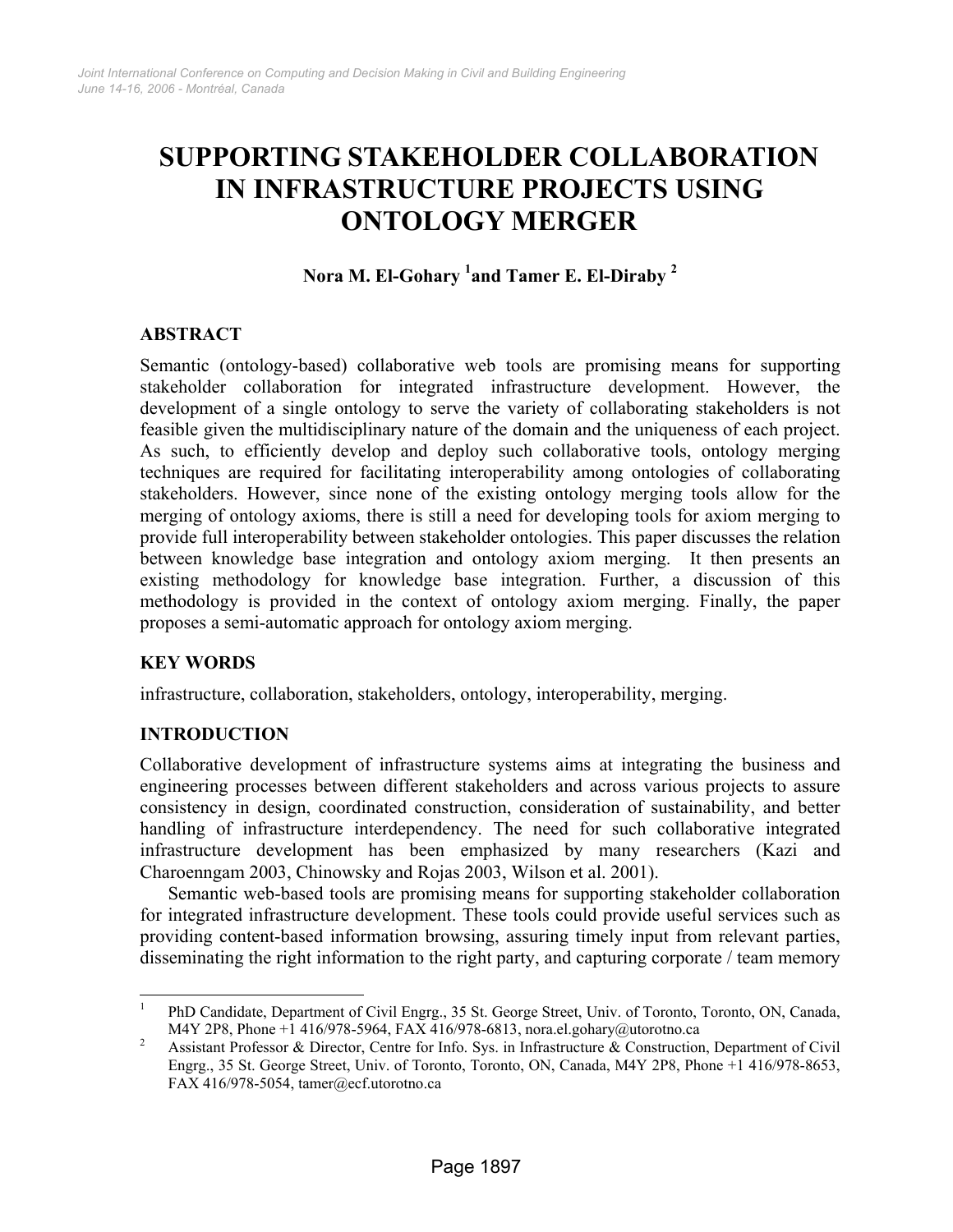throughout the life cycle of the collaboration. The core of semantic tools is the development of ontologies. *Ontologies* are a common vocabulary of terms, definitions, and interrelationships with explicitly defined and machine understandable semantics. Semantics are defined using axioms (rules). By defining shared domain theories, ontologies allow for both individuals and machines to communicate more effectively. Ontologies are thus the foundation of content-based information access and semantic interoperability over the web (El-Diraby et al. 2005). However, the development of a single ontology to serve the whole domain is not feasible given the multidisciplinary parties that are involved and the unique nature of each project. As such, semantic communication is still hindered due to lack of interoperability between different ontologies.

The development of ontology merging techniques thus becomes essential. *Ontology Merging* is the process of deriving a new ontology based on two or more existing ontologies in order to facilitate interoperability between the existing ontologies (McGuinness et al. 2000). Generally, merging two ontologies involves: 1) finding semantic correspondences between both ontologies (i.e. mapping) and 2) merging both ontologies based on the established correspondences. Different methodologies and approaches for ontology mapping and merging are being developed and used, such as Chimaera, PROMPT, ONION, GLUE, FCA-Merge, IFMap, KAON, Edamok, Matchmaker, and OBSERVER. However, none of these initiatives allow for merging of axioms. Since axioms are necessary to define the semantics of terms (Gruninger and Fox 1995) and to provide meta-knowledge about concepts and relations, there is still a need to develop tools for axiom merging to provide full interoperability between ontologies to support seamless exchange of semantic information.

## **INTEGRATION OF KNOWLEDGE BASES VS. INTEGRATION OF ONTOLOGY AXIOMS**

A variety of approaches for integrating knowledge bases have been introduced in the literature (Zobel et al. 2005), i.e. combining pieces of information and rules originating from multiple sources. The review of these different approaches is beyond the scope of this paper. This section will only present brief background information on three areas: 1) the problem of rule integration, 2) Lin's approach to knowledge base integration (1996), which was reintroduced and discussed by Zobel et al. (2005), and 3) some elements of Wang's et al. approach for multiple rule sets integration (1998).

Both, the literature of ontology integration and the review of existing ontology mapping and merging tools, reveal that an approach for the merging of ontology axioms has not yet been put forth. On the other hand, various approaches for the integration of knowledge bases have been presented in the literature by experts in the domains of database and logic. This paper argues that there is a great resemblance between the problem of knowledge base integration and that of ontology axiom merging. Both deal with the integration of a multiple set of rules that come from multiple sources; and both face similar integration problems, such as: redundancy, subsumption, and conflict. As such, both the knowledge base merging and the ontology axiom merging problems can be subsumed under the general problem of rule merging. As such, this paper attempts to learn from and extend on the work done in knowledge base integration area.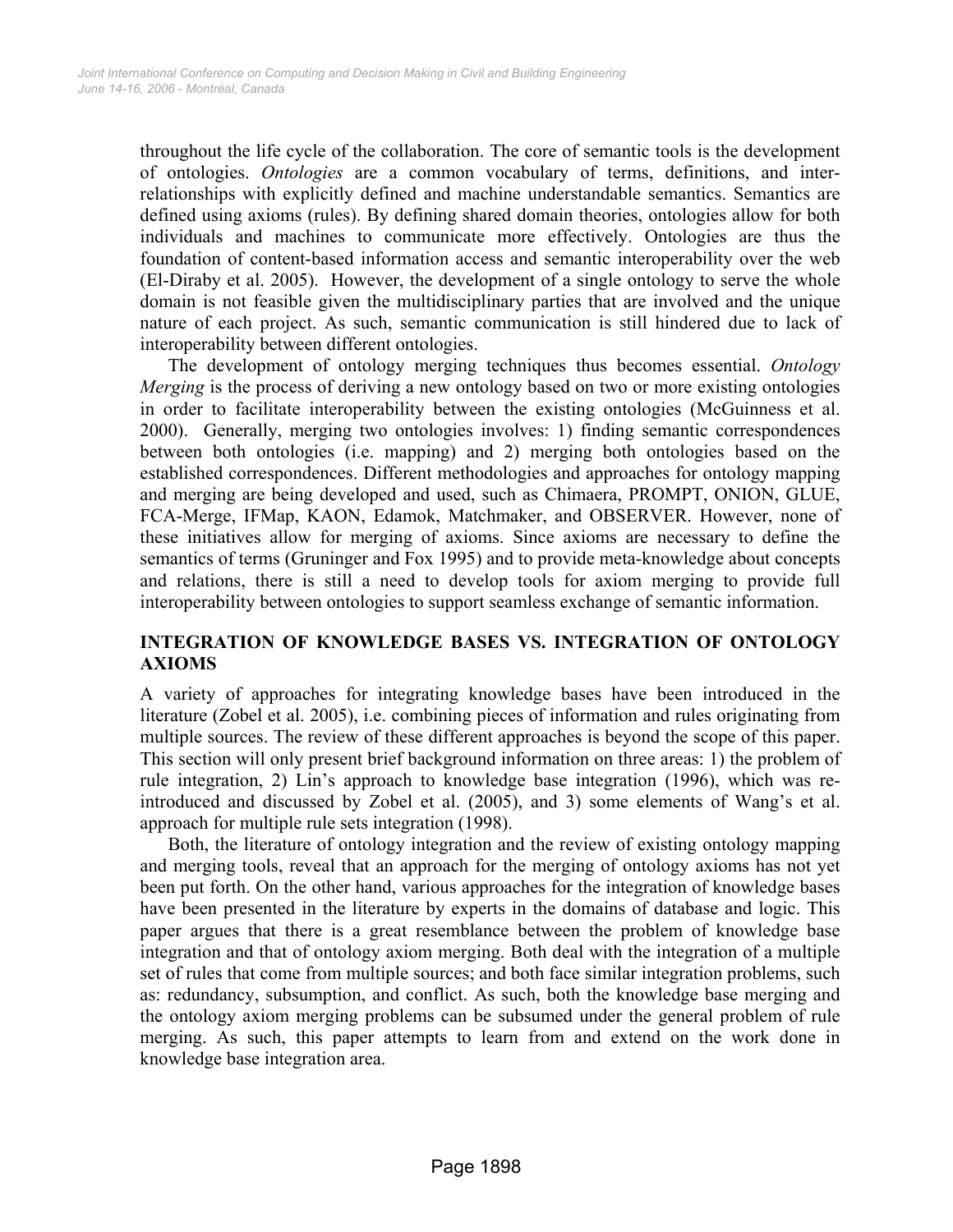Lin (1996) proposed an approach for merging knowledge bases that resolves conflicts in the combined knowledge base. In his approach, he defines a knowledge base as a finite set of sentences. He also defines a function *w* that assigns each of the knowledge bases a nonnegative number representing the relative degree of 'trust' in the knowledge base. He further introduces a merging operator *merge* as a mapping from a set of knowledge bases and *w* to a new merged knowledge base. According to Lin, it is desirable to have the merged knowledge base: 1) contain a *maximal* amount of information from each knowledge base, and 2) differ *minimally* from each knowledge base. As such, if there is no conflict among the original knowledge bases to be merged, it is desirable that the merged knowledge base be simply the union of the original knowledge bases. If a conflict exists among the original knowledge bases, the merging is performed using the *merge* operator such that the merge result is consistent and is based on the weighted majority principle. Consistency means that conflicts among the knowledge bases are always resolved. Weighted majority means that the opinion of the majority prevails. As such, if three knowledge bases of equal *w* values are to be merged and two knowledge bases support C while only one opposes C (i.e. supports  $\neg$ C), then the merged knowledge base will support C. Lin mathematically proves that his merging approach is consistent, complete and reflects the weighted majority principle.

Wang et al. (1998) propose a genetic-algorithm based approach for merging multiple rule sets into a single rule set. This paper will not discuss the details of the approach, as it is not relevant to the context of the paper. However, the paper will highlight two relevant features of the approach: 1) elimination of redundancy and 2) elimination of subsumption. If two rules are found to be matching, Wang's et al. *fusion* operator removes one of these rules, and thus eliminates the redundancy. Similarly, if a rule subsumes another rule, the *fusion* operator eliminates the subsumed rule.

## **LIN'S METHODOLOGY FOR INTEGRATION OF KNOWLEDGE BASES**

The main principles of Lin's approach for integration of knowledge bases were presented above. This section will illustrate his methodology through few simple examples. Suppose  $K_1$  and  $K_2$  are two knowledge bases to be merged, while each knowledge base consists of a finite set of clauses (sentences). These sentences could be either 'atoms', propositions that cannot be decomposed; or 'propositional compositions', propositions that are combined using logical operators ( $\vee$ ,  $\wedge$ ,  $\supset$ ) to create more complex statements. Accordingly, if A, B and C represent individual atoms such as "C.C.C. Company is an electrical subcontractor", then the following statements are defined as follows:

- A means 'A is true'
- $\bullet$   $\neg A$  means 'A is not true'
- $A \wedge B$  means 'A is true and B is true'
- $A \vee B$  means 'A is true or B is true'
- $A \supset B$  means 'A implies B', in other words, 'if A is true then B is true'

Two formulas are called equivalent, if the truth values of both formulas are the same under all possible interpretations. Logical equivalence is denoted by  $\equiv$ , for example,  $(A \supset B) \equiv$ (¬A∨B). The following is a brief description of Lin's methodology for knowledge base integration (Lin 1996 and Zobel et al. 2005):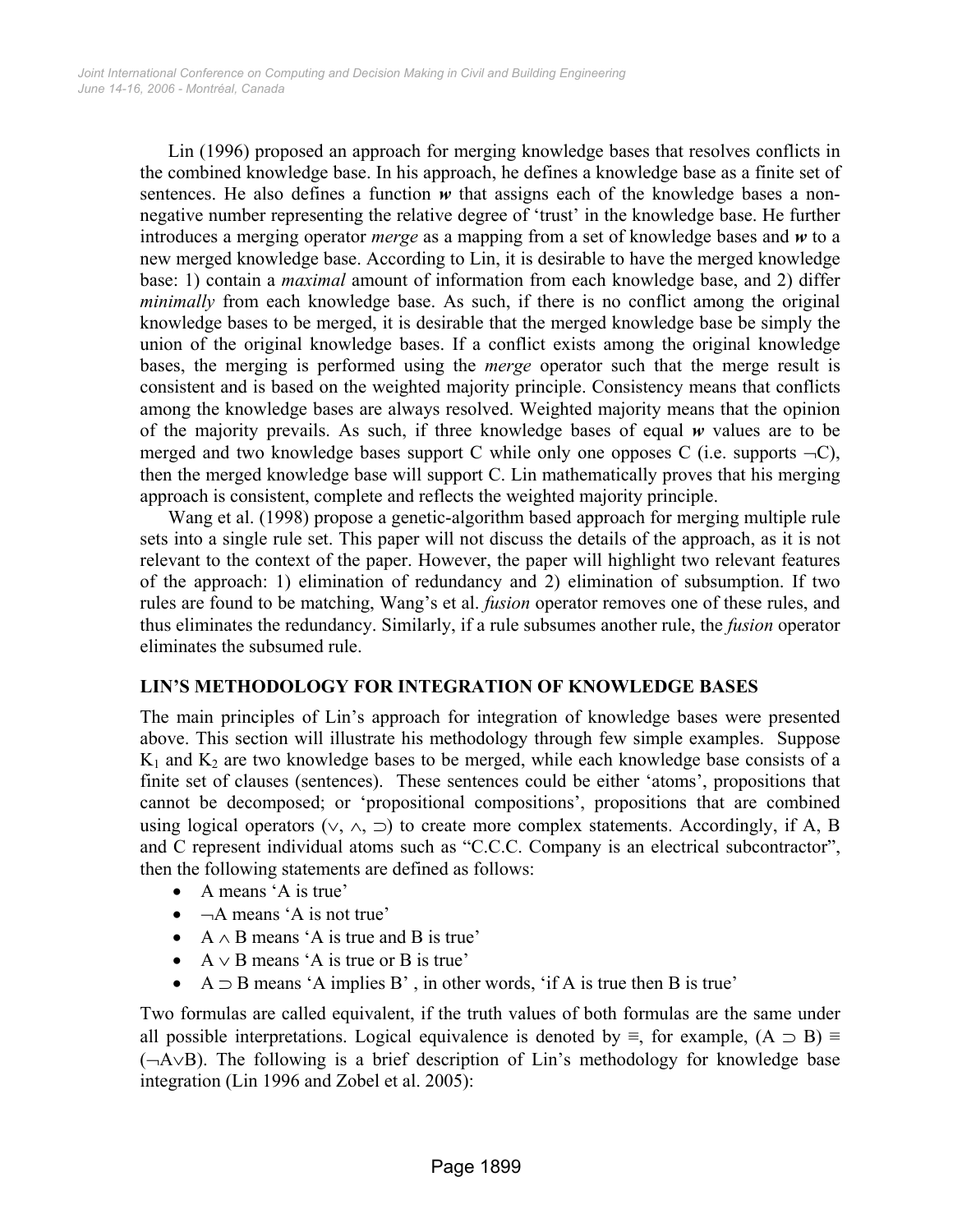Step 1: For each knowledge base, consider all clauses (whether atoms or propositional compositions) that cause a conflict with any other knowledge base that is being merged. Other clauses that are irrelevant to the conflict are preserved. For example, suppose that the following three statements are the source of conflict, each statement belonging to one knowledge base, and all three knowledge bases have a same weight of 1:

 $K_1: A$  $K_2$ :  $A \supset B$  $K_3$ : A  $\wedge \neg B$ 

Step 2: Put each clause into a logically equivalent disjunctive normal form (DNF). A DNF knowledge base is composed of a set of disjuncts (statements combined using 'or' operator) that contain only logical conjunction ('and' operator). For example:

 $K_1$ : A (one statement:  ${A}$ ) K<sub>2</sub>: A ⊃ B ≡ ¬A∨B (two statements:  $\{\neg A\} \& \{B\}$ )  $K_3$ : A  $\land \neg B$  (one statement:  $\{A \land \neg B\}$ )

Step 3: For each disjunctive clause, assign the weight of its respective knowledge base to each atom (in the superscript of the atom). For example:

 $K_1$ :  $A^1$  $K_2: \neg A^1 \vee B^1$  $K_3$ :  $A^1 \wedge \neg B^1$ 

Step 4: Taking only one disjunct from each knowledge base at a time, form all possible union combinations of disjuncts. For example:

Combination 1:  $A^1 \wedge \neg A^1 \wedge A^1 \wedge \neg B^1$ Combination 2:  $A^1 \wedge B^1 \wedge A^1 \wedge \neg B^1$ 

Step 5: For each combination, cancel true and false pairs of atoms and then calculate its total weight as the sum of its individual atom weights. For example:

Combination 1:  $A^1 \wedge \neg A^1 \wedge A^1 \wedge \neg B^1 = A^1$  $(total weight = 2)$ Combination 2:  $A^1 \wedge B^1 \wedge A^1$  $(total weight = 2)$ 

Step 6: Select the combinations such that the weights of their inconsistent parts are minimum, i.e. the combination that provides the largest total weight. In case the opposing and supporting forces for a set of combinations are in balance (i.e. there exists a tie between total weights), then these combinations are combined together by disjunction. For example:  $K_{\text{combined}}$ :  $(A \land \neg B) \lor (A)$ 

## **APPLYING LIN'S METHODOLOGY TO INTEGRATION OF ONTOLOGY AXIOMS**

As discussed above, there is a great resemblance between the problem of knowledge base integration and that of ontology axiom merging. Therefore, this section will try to apply Lin's methodology for knowledge base integration to ontology axiom merging. For example,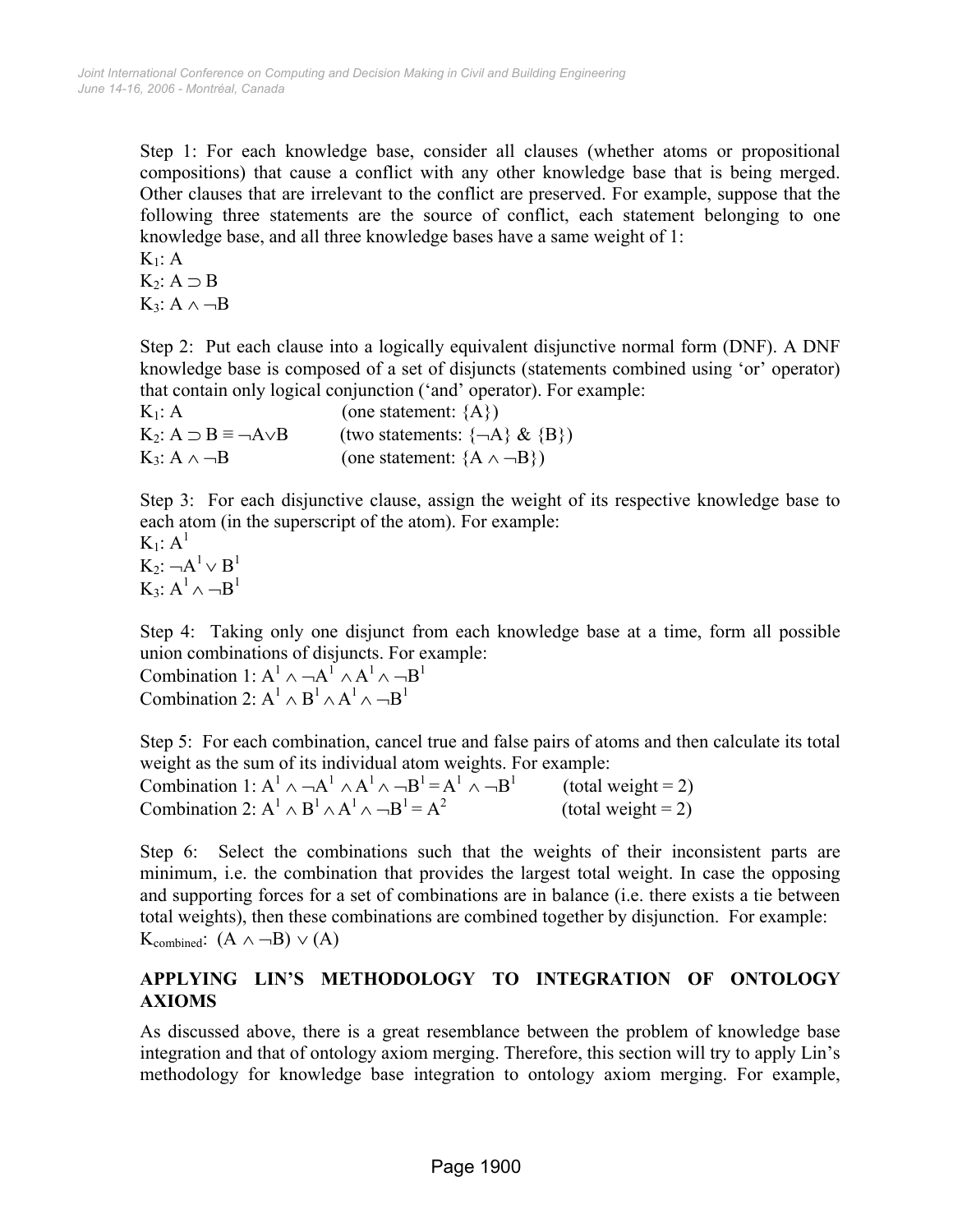suppose that two stakeholders are collaborating over the development of a street project, stakeholder 1 being the project manager with 25 years of experience in the infrastructure domain and stakeholder 2 being a subcontractor with 10 years of experience. To facilitate the collaboration process, both stakeholders are using a web ontology-based portal that provides a variety of collaboration services. Each stakeholder is using an ontology that represents his process knowledge and the way he performs his business processes. As such, both stakeholders need to merge their ontologies to create a combined process structure for using the portal services. Suppose that ontology 1 (of stakeholder 1) is given a weight of 2, while ontology 2 is given a weight of 1; since stakeholder 1 is the project manager and has more experience in the subject domain. Generally, axioms in the subject ontologies provide semantics and constraints on the interpretation of ontology terms and / or define the business rules of stakeholders. Note that this section will consider the problem of ontology axiom merging only, as the problem of concept and relation merging is outside the scope of this paper.

Further, suppose that both ontologies have only two conflicting sentences, one belonging to each ontology, which need to be merged in a consistent way that preserves maximal amount of axioms and applies majority-rule: O<sub>1</sub>: A  $\supset$  B and O<sub>2</sub>: A  $\supset$  --B, with w(O<sub>1</sub>)=1 and  $w(O_2)=2$ ; where A represents the atom "the stakeholder is a subcontractor" and B represents the atom "is authorized to approve change orders". Obviously, there is a potential conflict among theses two sentences; if A becomes true,  $O<sub>1</sub>$  will conclude B (will authorize the subcontractor to approve change orders) and  $O_2$  will conclude  $\neg B$  (will NOT authorize the subcontractor to approve change orders). Applying Lin's methodology to this case, will provide the following merge results:

Step 1:  $O_1$ :  $A \supset B$  $O_2$ : A  $\supset \neg B$ Step 2:  $O_1$ :  $A \supset B \equiv \neg A \vee B$  $O_2$ :  $A \supset \neg B \equiv \neg A \vee \neg B$ Step 3:  $O_1$ :  $\neg A^1 \vee B^1$  $O_2$ :  $\neg A^2 \vee \neg B^2$ Step 4: Combination 1:  $\neg A^1 \wedge \neg A^2$ Combination 2:  $\neg A^1 \wedge \neg B^2$ Combination 3:  $B^1 \wedge \neg A^2$ Combination 4:  $B^1 \wedge \neg B^2$ Step 5: Combination 1:  $\neg A^1 \wedge \neg A^2 = \neg A^3$ 

 $(total weight = 3)$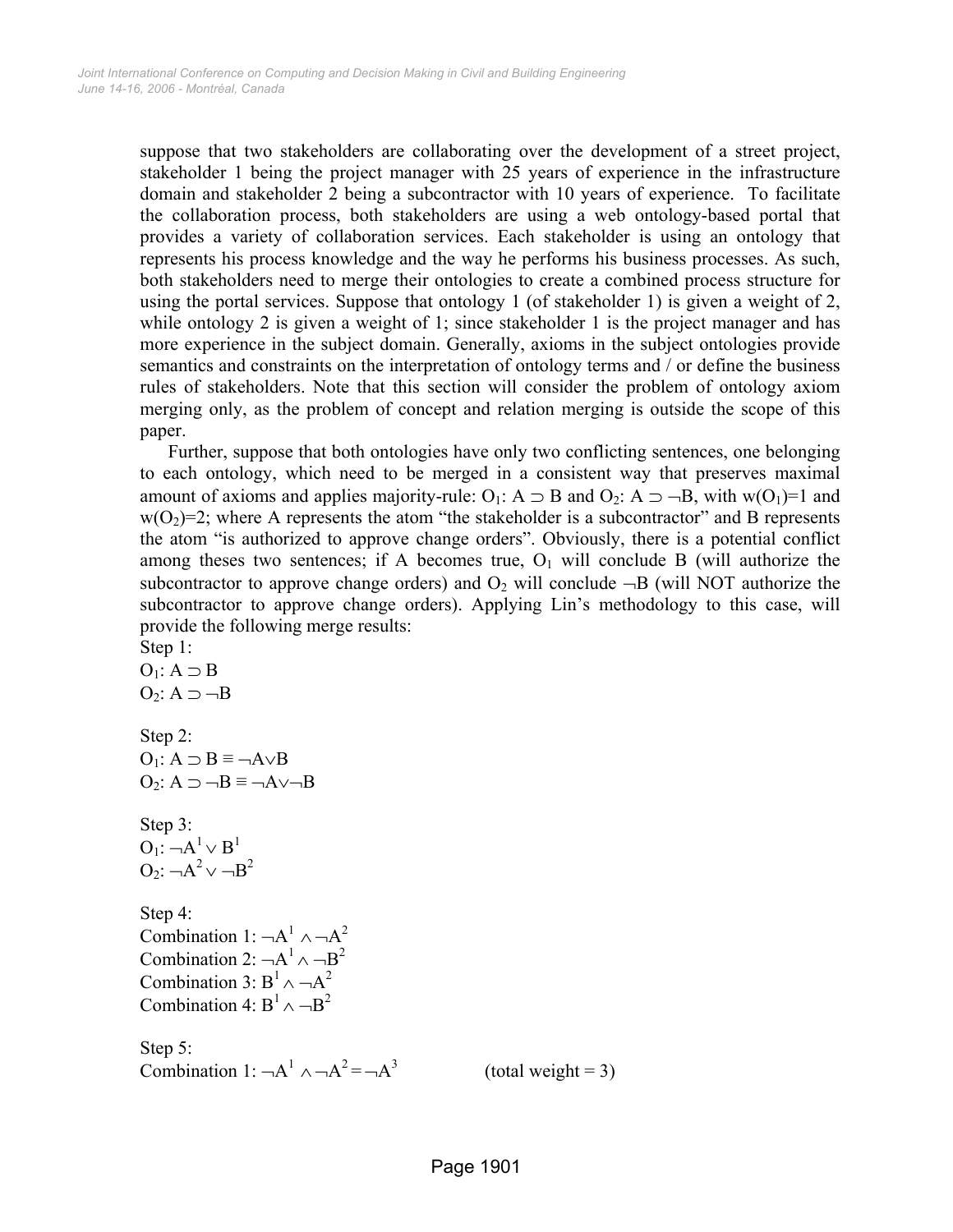Combination 2:  $\neg A^1 \wedge \neg B^2 = \neg A^1$  $(total weight = 3)$ Combination 3:  $B^1 \wedge \neg A^2 = B^1$  $(total weight = 3)$ Combination 4:  $B^1 \wedge \neg B^2$  $(total weight = 1)$ 

Step 6:

 $O_{\text{combined}}$ :  $[$ (¬A) ∨ (¬A ∧ B) ∨ (¬A ∧ ¬B)] $\equiv$  ¬A

Now, to see how the merge results may or may not change according to different ontology weight assignment possibilities, consider the following three cases for the same  $O<sub>1</sub>$ and  $O_2$  described above. The merged axiom result ( $O_{\text{combined}}$ ), for case 2 and case 3, may be derived using the same methodology described above.

- Case 1:  $w(O_1)=1$  and  $w(O_2)=2$ ; has corresponding  $O_{\text{combined}}$ :  $\neg A$  (the case presented above)
- Case 2:  $w(O_1)=2$  and  $w(O_2)=1$ ; has corresponding  $O_{\text{combined}}$ :  $\neg A$
- Case 3:  $w(O_1)=1$  and  $w(O_2)=1$ ; has corresponding  $O_{\text{combined}}$ :  $\neg A$

Subsequently, if we analyze the merge results produced by Lin's approach for the above example of axiom integration, we will notice the following three issues. First, Lin's methodology yields the following statement as the merge result:  $\{\neg A\}$ . However, this statement does not represent a 'business rule', but just a simple atom. As such, it seems that if Lin's methodology is applied, as is, to axiom merging, it might not yield the 'desired merging output' (an integrated business rule). In other words,  $\{\neg A\}$  does not define the implication if A occurs (if the stakeholder is a subcontractor). Defining the implication of A was the purpose of both original axioms  $(O_1 \text{ and } O_2)$ , which the combined statement  $({\neg A})$ failed to achieve. The question of what should happen if A occurs, B (authorize the subcontractor to approve change orders) or  $\neg B$  (do NOT authorize the subcontractor to approve change orders), remains unanswered. Second, dealing with both axioms under consideration, both stakeholders would (in the general case) like the result of the merge to be  $A \supset -B$ , since the ontology of higher weight supports this statement. But Lin's methodology yields ¬A, which does not comply with such 'common sense' requirement. Third, even with different weight assignments, the merge result is the same. The merge result, for the abovementioned example, does not change despite the change of weights.

The above three points show that while Lin's methodology is suitable for the problem of knowledge base integration, it might not be the case for ontology axiom merging. As such, the following modifications are proposed to Lin's approach to render it more applicable for ontology axiom merging. As mentioned above, the main aim for the subject two rules,  $(A \supset$ B) & (A  $\supset$  -B), is to define what is the implication of A; in other words, which implication should be selected (B or  $\neg B$ ). To decide on that and subsequently come up with a merged axiom, the antecedents of the rule (the left hand-side part of the rule) should be 'temporarily' added to each conflicting axiom by conjunction. By doing that, it is 'hypothetically' assumed that A is true, in order to discover which implication would have governed, if A had occurred. The following briefly describes the proposed modified merging methodology: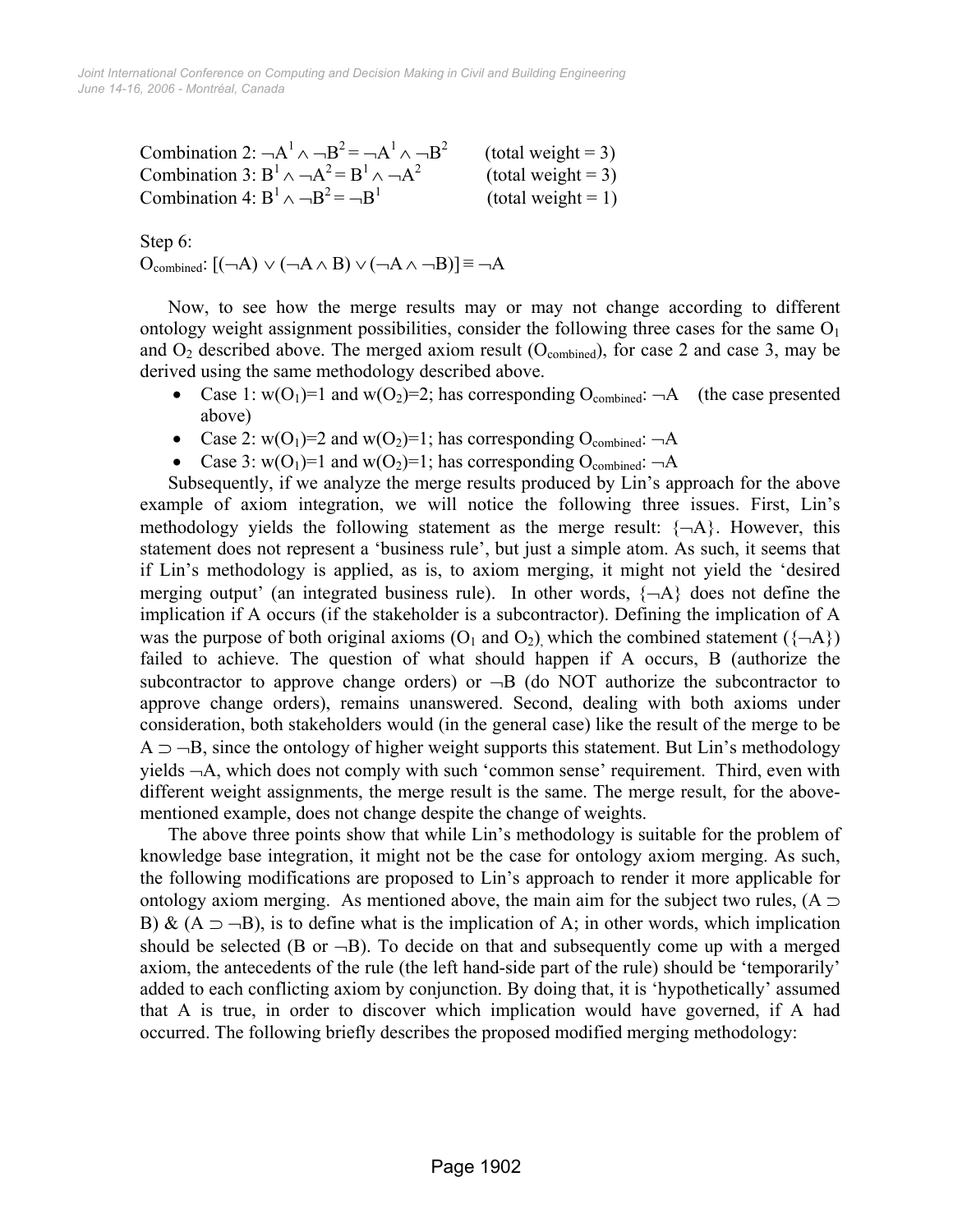Step 1: Same as Lin's step 1.  $O_1$ :  $A \supset B$  $O_2$ :  $A \supset \neg B$ 

Step 2: Add the antecedents of the rule (the left hand-side part) to each axiom by conjunction ('and' operator), as follows:

 $O<sub>1</sub>: A \wedge (A \supset B)$  $O_2$ : A  $\wedge$  (A  $\supset \neg B$ )

Step 3: Same as Lin's step 2.  $O_1$ :  $A \wedge (A \supset B) \equiv A \wedge B$  $O_2$ : A  $\wedge$  (A  $\supset \neg B$ )  $\equiv$  A  $\wedge \neg B$ 

Step 4: Same as Lin's step 3.  $O_1$ :  $A^1 \wedge B^1$ O<sub>2</sub>:  $A^2 \wedge \neg B^2$ 

Step 5: Same as Lin's step 4. Combination 1:  $A^1 \wedge B^1 \wedge A^2 \wedge \neg B^2$ 

Step 6: Same as Lin's step 5. Combination 1:  $A^1 \wedge B^1 \wedge A^2 \wedge \neg B^2 = A^3 \wedge \neg B^1$  (total weight = 4)

Step 7: Same as Lin's step 6.  $O_{\text{combined}}$ :  $(A \land \neg B) \equiv A \land (A \supset \neg B)$ 

Step 8: Remove the antecedents of the rule, which was previously added in step 2, from the combined axiom to come up with the integrated axiom, as follows: Ointegrated:  $A \supset \neg B$ 

Similarly, if  $w(O_1) = 2$  and  $w(O_2) = 1$  this approach results in  $O_{\text{integrated}}$ : (A  $\supset$  B). This again shows that, for this example, the modified approach yields 'common sense' merge results. Also, if  $w(O_1) = w(O_2) = 1$ , this approach will result in  $O_{\text{integrated}}$ : {}. Both sentences will cancel, as both ontologies have equal weight. This might be one of the cases at which user input will be required for accepting the merge result or alternatively deciding to select one of the original two rules.

Similarly, this modified approach could be applied for axioms written in predicate logic. For example, consider the following situation:

O<sub>1</sub>: subcontractor(x)  $\supset$  is authorized to approve change orders(x), while w(O<sub>1</sub>) = 1 O<sub>2</sub>: subcontractor(x)  $\supset$   $\neg$  (is authorized to approve change orders(x)), while w(O<sub>1</sub>) = 2 O<sub>integrated</sub>: subcontractor(x)  $\supset$  - (is\_authorized to approve change orders(x))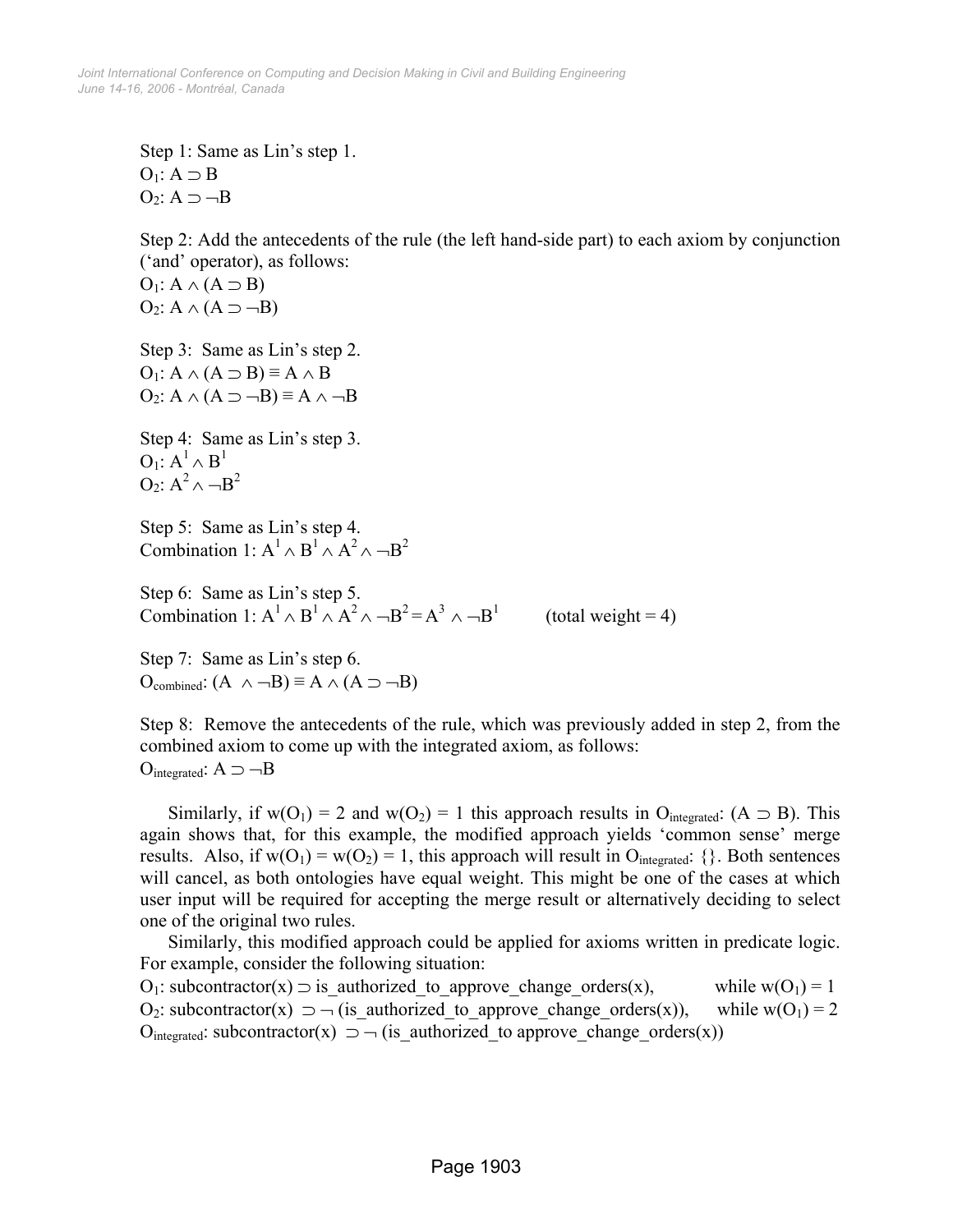## **PROPOSED APPROACH FOR INTEGRATION OF ONTOLOGY AXIOMS**

Based on literature review and subsequent analysis, this paper proposes an approach for axiom merging composed of two main steps: 1) establishing mapping relationships between sets of ontology axioms, 2) providing the user with merging recommendations.

#### **AXIOM MAPPING**

The main objective of the axiom mapping component is to define relationships between the axioms of two or more ontologies. Suggestions will be based on pre-defined mapping algorithms. Given two sets of axioms, each corresponding to one ontology,  $A_1$  and  $A_2$ , four types of mapping relationships will be distinguished between any given two axioms:

- 1. Equality mapping: two axioms are asserted to correspond to one another, i.e. match 100% in terms of predicates and operators. For example, axioms  $a_{11}$  and  $a_{22}$  will have an 'equality' mapping designation:
	- Axiom  $a_{11}$ :  $A \wedge B \supset P$
	- Axiom  $a_{22}$ : A $\wedge$ B  $\supset$  P
- 2. Concept-subsumption mapping: a concept (or more) of one axiom is a 'child' of a concept of the other axiom. For example, if G is a sub-concept of F and Y is a subconcept of X, then the following two axioms will have a 'concept-subsumption' type of mapping:
	- Axiom  $a_{13}$ :  $F \wedge Y \supset R$
	- Axiom  $a_{24}$ : G∧X  $\supset R$
- 3. Rule-subsumption mapping: one axiom is subsumed by the other axiom. For example, axiom  $a_{26}$  will have a 'rule-subsumption' type of mapping in relation to axiom  $a_{15}$ :
	- Axiom  $a_{15}$ : K∧L  $\supset S$
	- Axiom  $a_{26}$ : K∧L∧M  $\supset S$
- 4. Inconsistency mapping: the use of both axioms in one ontology would raise an inconsistency in that ontology (i.e. you can derive both a statement and its negation from both axioms). For example, the following two axioms will have a 'inconsistency' type of mapping:
	- Axiom  $a_{17}$ : N  $\neg$ T
	- Axiom  $a_{28}$ : N  $\supset$   $\neg$ T

The output of the axiom mapping step will be used as an input to the axiom merging stage. A more elaborate presentation and description of the mapping methodology will be presented in future work.

## **AXIOM MERGING**

The proposed axiom merging approach is characterized by *consistency*, *majority-rule, preservation of maximal amount of axioms, adaptability, and user-interaction*. *Consistency* ensures that conflicts among the merged set of axioms is resolved, i.e. a statement and its negation cannot be derived from the same set of axioms (Lin 1996). *Majority-rule* means that the view of two stakeholders overrules the view of a third stakeholder, if the views of the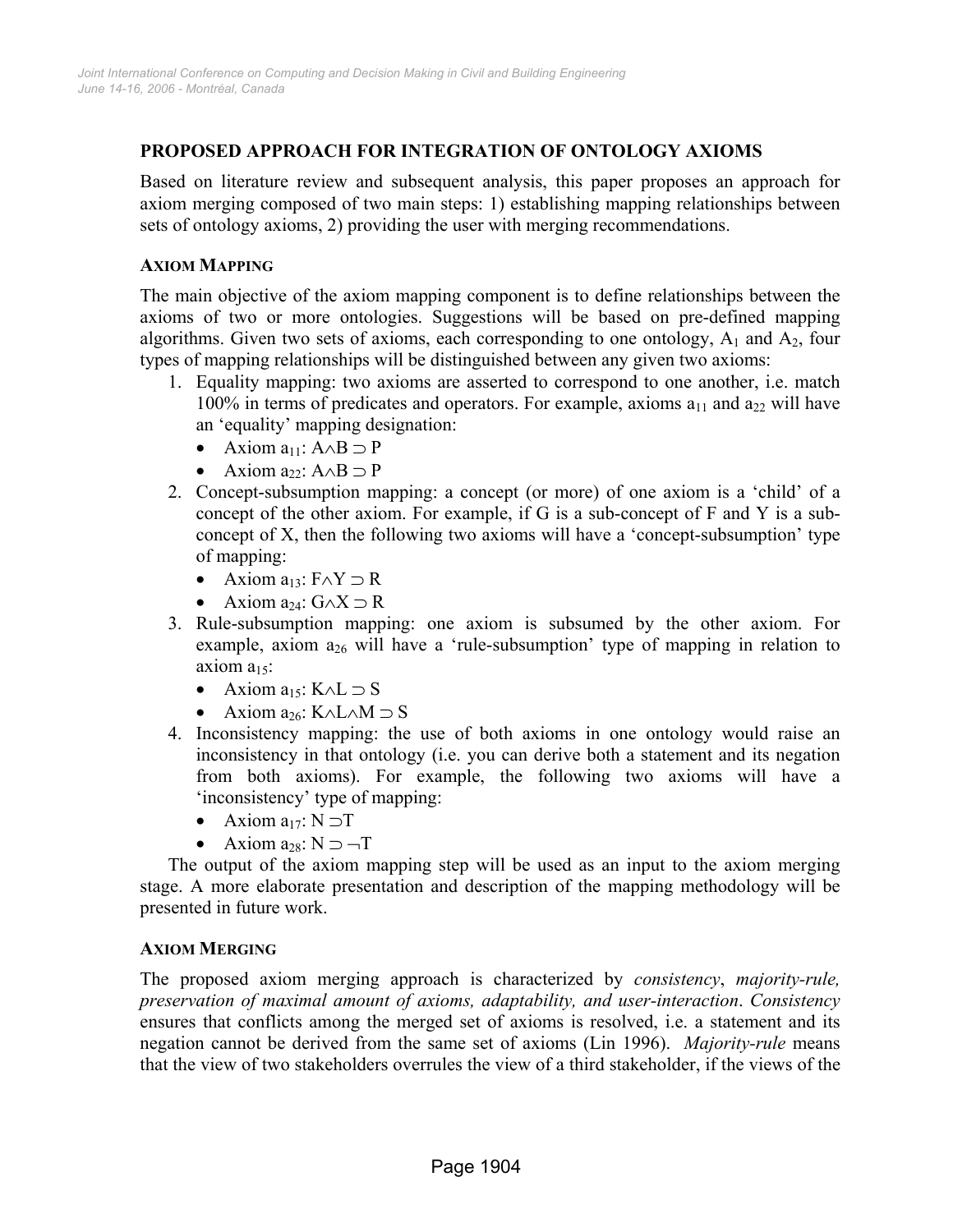three stakeholders (as presented in their own original ontologies) are considered of equal value (Zobel et al. 2005). *Preservation of maximal amount of axioms* indicates that: 1) the merged set of axioms represents the maximal amount of axioms originating from each ontology axiom set, 2) the merged set of axioms differs minimally from each original ontology axiom set (Lin 1996). Since inclusion of maximal amount of axioms may not be desirable, because it may lead to over-axiomatization (i.e. including too many rules in the merged ontology), the merging is not fully automated and is only provided as a suggestion to the user. As such, a user may waive the maximal requirement and change the suggested merged axioms. On the other hand, *adaptability* means that the merging result changes based on the circumstances of collaboration; i.e. the merging approach considers criteria such as level of ontology development, experience level, role of each stakeholder, type of project, type of contract, region, and work environment in suggesting the value of each stakeholder view, and consequently in resolving conflicts among axioms). Note that these values are only suggested, and as such could be changed by the user if desired. Also, these values could be initially defined by the user. Finally, *user interaction* refers to the fact that the merging process is not fully automated. Mergings are only suggested to the user, which could accept the suggestions or modify them, as desired. The axiom merging step takes as input:

- 1. Two or more sets of axioms, each corresponding to one ontology:  $A_1$  to  $A_n$ , where n is the number of ontologies to be merged.
- 2. A mapping between axiom sets defining how  $A_1$  to  $A_i$  are related, as discussed above.

3. Optional assignments of the relative values of each ontology (non-negative numbers). As such, if  $a_{1i} \in A_1$  and  $a_{2i} \in A_2$ , then merging between  $a_1i$  and  $a_2j$  is performed based on

the previously defined mapping relationships as follows:

- 1. Eliminating redundancy: One of  $a_{11}$  and  $a_{22}$  is automatically maintained in the merged ontology, if both axioms are asserted to have 'equality' mapping.
- 2. Elimination of subsumption: A suggestion is made to the user to merge both  $a_{13}$  and a24, if both axioms have 'subsumption' mapping. A merged axiom (combination of  $a_{13}$  and  $a_{24}$ ) is also suggested to the user. The merged axiom eliminates specialized concepts and keeps generalized concepts. For example, if G is a sub-concept of F, Y is a sub-concept of X, and as such the following two axioms are asserted to be related by 'concept-subsumption', then the suggested merged axiom will be:
	- Axiom  $a_{13}$ :  $F \wedge Y \supset R$
	- Axiom a<sub>24</sub>:  $G \wedge X \supset R$
	- Suggested merged axiom:  $F^{\wedge}X \supset R$

Another example, dealing with 'rule-subsmption' mapping, would result in the following suggested merged axiom:

- Axiom  $a_{15}$ : K∧L  $\supset S$
- Axiom  $a_{26}$ : K∧L∧M  $\supset S$
- Suggested merged axiom:  $K \wedge L \supset S$
- 3. Elimination of inconsistency: If  $a_{17}$  and  $a_{28}$  are asserted to have 'inconsistency mapping' and  $w(A_n)$  is the weight of an ontology (which represents the value of such ontology with respect to the others), a suggestion is made to the user to merge both